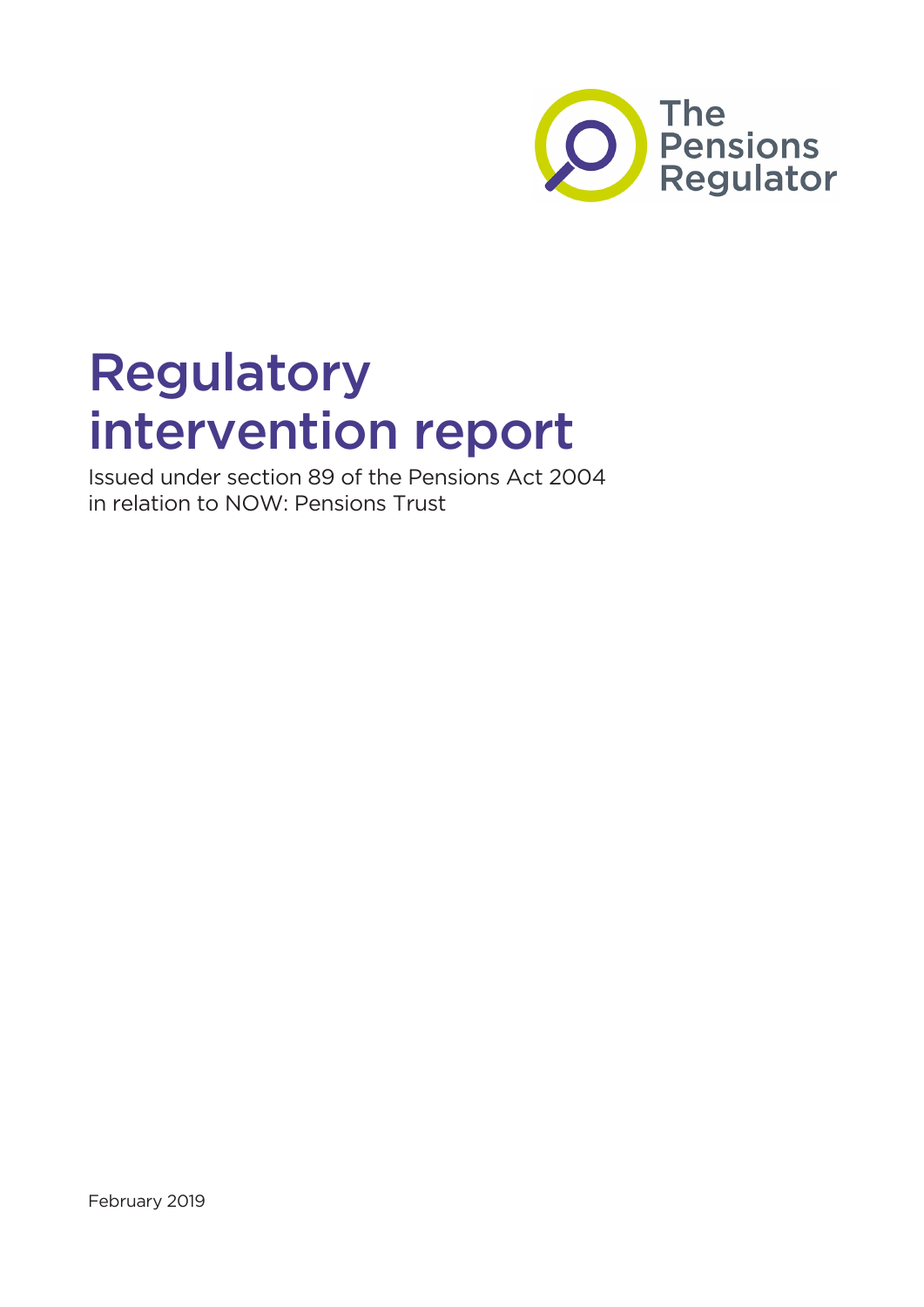### Summary

NOW: Pensions Trust is a master trust that was established by NOW: Pensions Limited (NPL) in November 2011. It is a defined contribution (DC) pension scheme which markets itself as a solution for unconnected employers to meet their automatic enrolment duties to their staff. As well as being the scheme's founder, NPL is also its 'trust manager', responsible for ensuring that the scheme operates effectively. NOW: Pensions Trustee Limited is the scheme's trustee.

We started communicating regularly with NPL from mid-2014 in response to a number of complaints from the employers and scheme members. Over a period from late 2014 to early 2015, the scheme moved its administration from Equiniti Paymaster to JLT Benefit Solutions Ltd, which also involved changing the IT platform to a third party provider. This process took several months.

In August 2015, NPL notified us that failures to pay contributions had not been properly monitored or reported since the change of administrator.

#### Illustrated summary

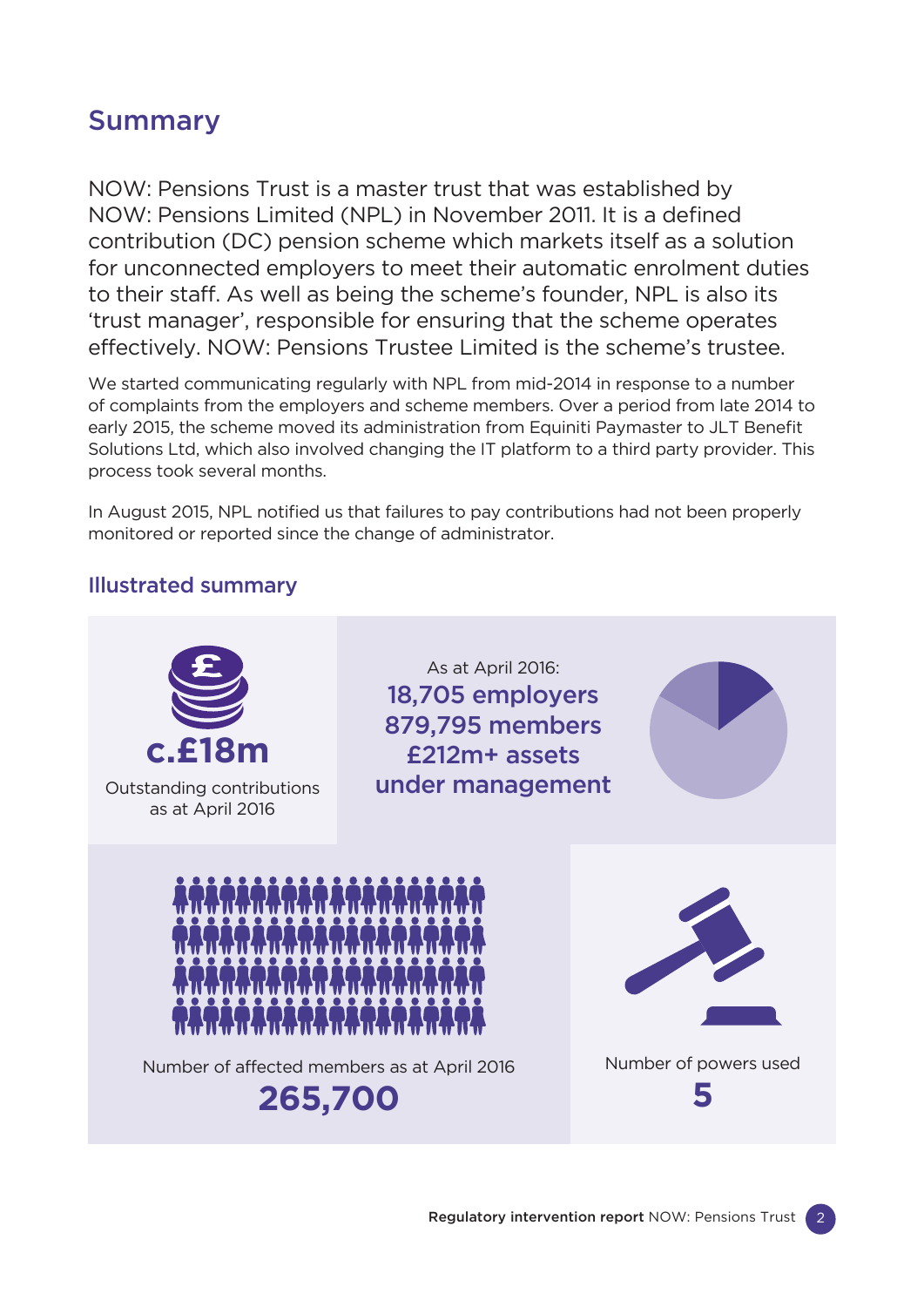### Regulatory action

We intervened after receiving notification of the failure to monitor employer contributions, writing to and meeting frequently with both the trustee and NPL in order to determine the extent of the problems. It soon became clear that the scheme was experiencing serious administrative difficulties, particularly in relation to data submission and data processing. As a result, the trustee and NPL were failing to collect contributions from a number of employers, which meant that in affected cases, while the employee contributions were being deducted from members' salaries by employers, neither these nor the employer contributions were being paid into the scheme and invested. This, in turn, was leading to related difficulties for the trustee and NPL in processing other financial transactions (such as opt-out payments and transfer values).

Both the trustee and NPL assured us that they had identified the issues and would quickly address them. However, they did not meet the proposed timeframes for resolving the backlog of unpaid contributions, which amounted to an estimated £18 million (as at 11 April 2016), affecting approximately 265,700 members.

Despite continuing efforts by NPL and the trustee to resolve the problem, the size of the backlog of unpaid contributions remained significant. Furthermore, many affected employers remained unable to pay (or were not paying) contributions on an ongoing basis. Although NPL proposed to make good any investment loss to members, by putting them back in the same position they would have been in had contributions been collected and processed in a timely manner, we were concerned that the steps they and the trustee were taking were insufficient, and that problems were being allowed to escalate. Accordingly, we determined it was necessary and proportionate for us to intervene by taking enforcement action

In February 2017, we decided to issue a Report Notice requiring NPL to commission an independent, expert report (known as a 'skilled person's report') on the extent of the outstanding issues, the adequacy of the steps being taken by the trustee and NPL to address the situation, and to make recommendations. The trustee agreed to this report, which was provided in two parts: an initial overall assessment, followed by a supplementary report providing further detail on certain issues.

The report highlighted that, while participating employers had to take some responsibility for submitting inaccurate data and needed to co-operate with resolving the backlog, NPL's software platform was struggling to cope with the scale of the scheme, and the trustee and NPL could have been more proactive in addressing the issues. It noted that the software limitations were being addressed by NPL's development of its own automatic enrolment software platform (called Gateway) and that there was a remediation plan in place to address the backlog of outstanding contributions. However, it also reported that the issues remained ongoing, and that the trustee and NPL were still unable to provide a timeframe for fully resolving the situation.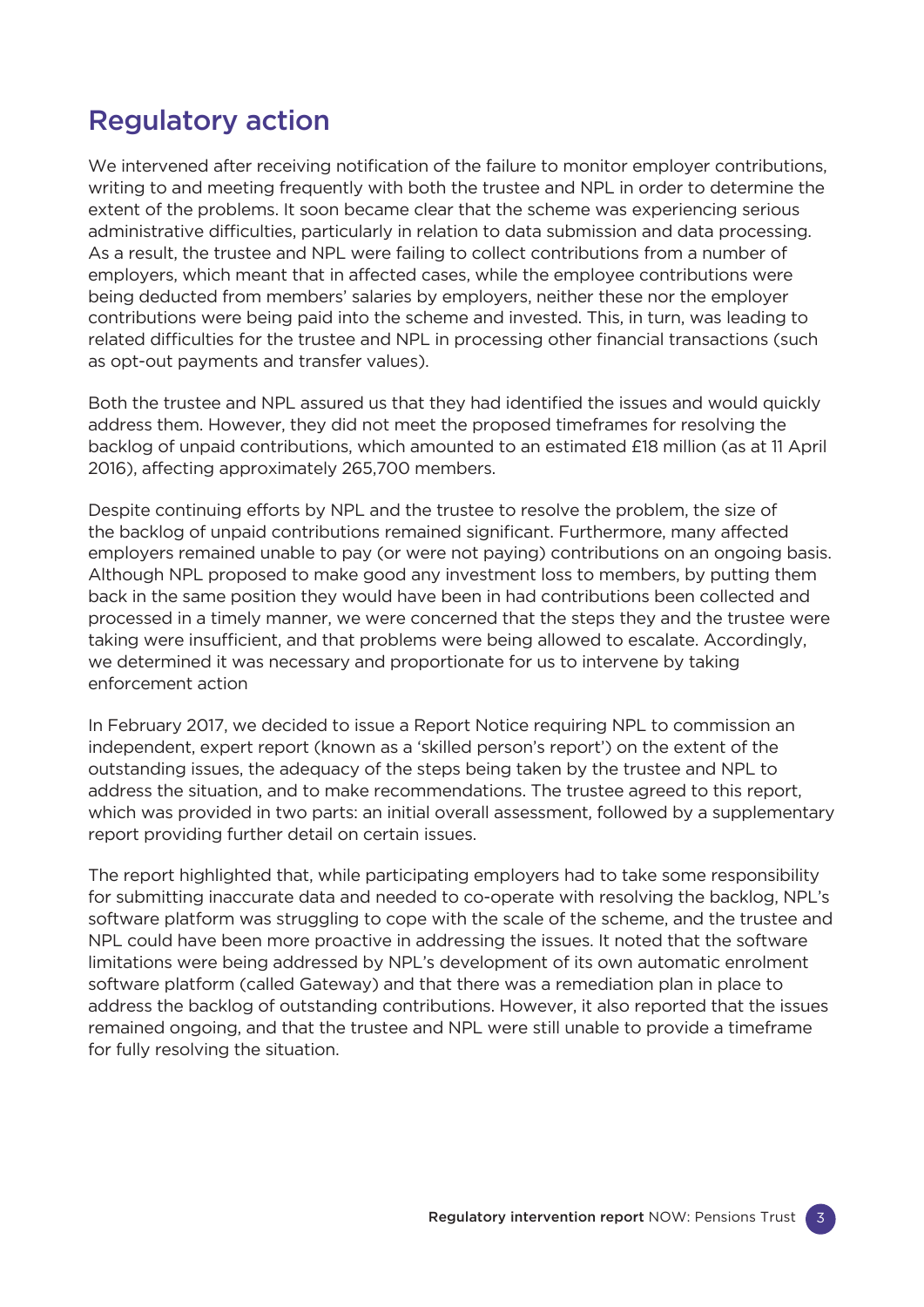We therefore took further enforcement action by issuing an Improvement Notice to the trustee and a Third Party Notice to NPL. These notices set out specific deadlines for completing a number of steps, including the migration of members to the Gateway platform, and resolving the backlog of unpaid contributions. We discussed the proposed steps and the timeframes in the notices with NPL and the trustee in advance to ensure they were realistic and achievable. The aim was to rectify the outstanding issues within a reasonable period, and put measures in place to ensure that the problems did not re-occur.

NPL and the trustee were fully involved with this process, and also took two voluntary steps with our full support. First, they requested that we remove them from our published list of pension schemes with master trust assurance. Second, they appointed an independent trustee, Dalriada Trustees Limited, to the trustee board in October 2017 to help with the required improvements.

We also issued two penalties to the trustee:

- A penalty of £50,000 for failing to process core financial transactions promptly and accurately over the period 6 April 2015 to 8 August 2017
- A penalty of £20,000 for failing to report late payments of contributions to certain members.

#### The powers we used

- Skilled Person's Report
- Improvement Notice
- Third Party Notice
- Penalty Notice
- Section 10 fine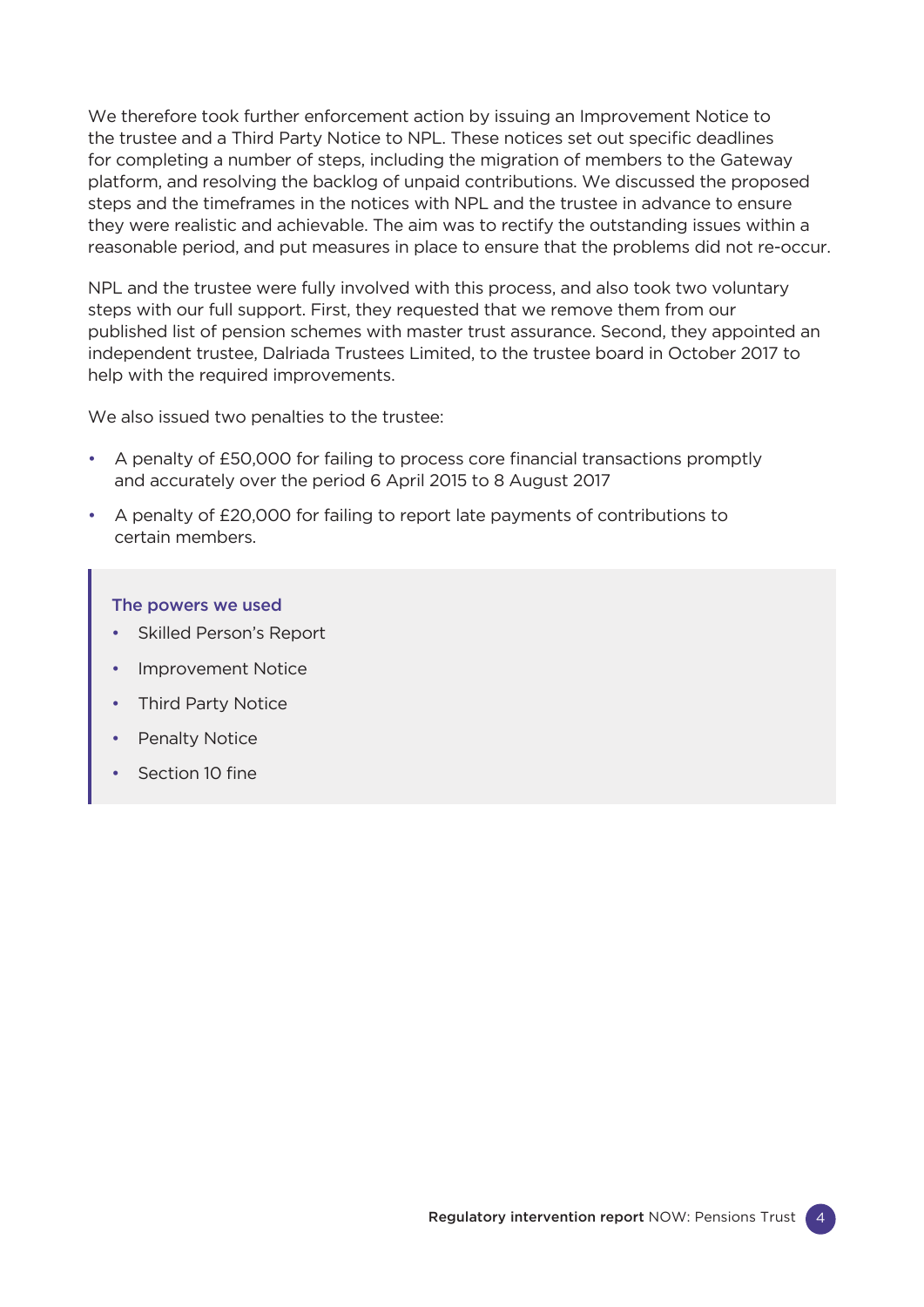### **Outcome**

All of the members and participating employers have now been moved onto the new Gateway system. In addition, NPL has worked closely with participating employers to reconcile member data and collect the backlog of outstanding contributions, and has rebuilt the data records of over 350,000 members. NPL have demonstrated to us that almost all of the work needed to resolve the historic administrative issues has now been completed. While there are still some cases of outstanding contributions, and some member records to rebuild so that collected contributions can be invested, these largely relate to insolvency cases, or cases which can be classed as 'business as usual' for a master trust of this size and scope. Further, NPL have given us assurances that they will continue to work proactively to address these cases, liaising closely with both employers and any relevant insolvency practitioners and seeking to recover any monies owed. We are continuing to monitor the progress being made.

We would encourage any remaining affected employers or insolvency practitioners to work with the trustee and NPL to ensure that contributions are promptly paid over and invested. The trustee and NPL have assured us that they will continue to liaise with employers, insolvency practitioners and members to resolve any problems that have been encountered in the past. NPL have also put systems and processes in place to monitor contributions going forward, and to ensure that the administrative problems they experienced do not reoccur in the future. We are also continuing to work with the trustee and NPL to ensure that cases of unpaid contributions are correctly reported to us by the trustee.

NPL is also making good any investment loss to members, by putting them back in the same position they would have been in had contributions been collected and processed in a timely manner. Where losses to member benefits have occurred due to employer insolvency, they are being thoroughly considered by both the trustee and NPL on a case by case basis. NPL will provide compensation in these circumstances if it is clear that the losses have been caused by NPL

Members who have been automatically enrolled into the scheme should now see their contributions being promptly paid and invested for their benefit. There has been a genuine change in the scheme's governance and administration. This has been supported by both changes in key personnel, and by NPL and the trustee adopting a more proactive approach and taking responsibility for making improvements. Both members and participating employers should benefit from this going forward.

### Our approach

We expect trustees to take responsibility for good administration, and to ensure the prompt collection of contributions so they can be invested for the benefit of scheme members. It is not enough for trustees merely to try to process core financial transactions promptly and accurately – they must ensure that this actually happens.

All pension schemes, including master trusts, should be in no doubt that we will take decisive action if we become concerned about the way in which schemes are being run.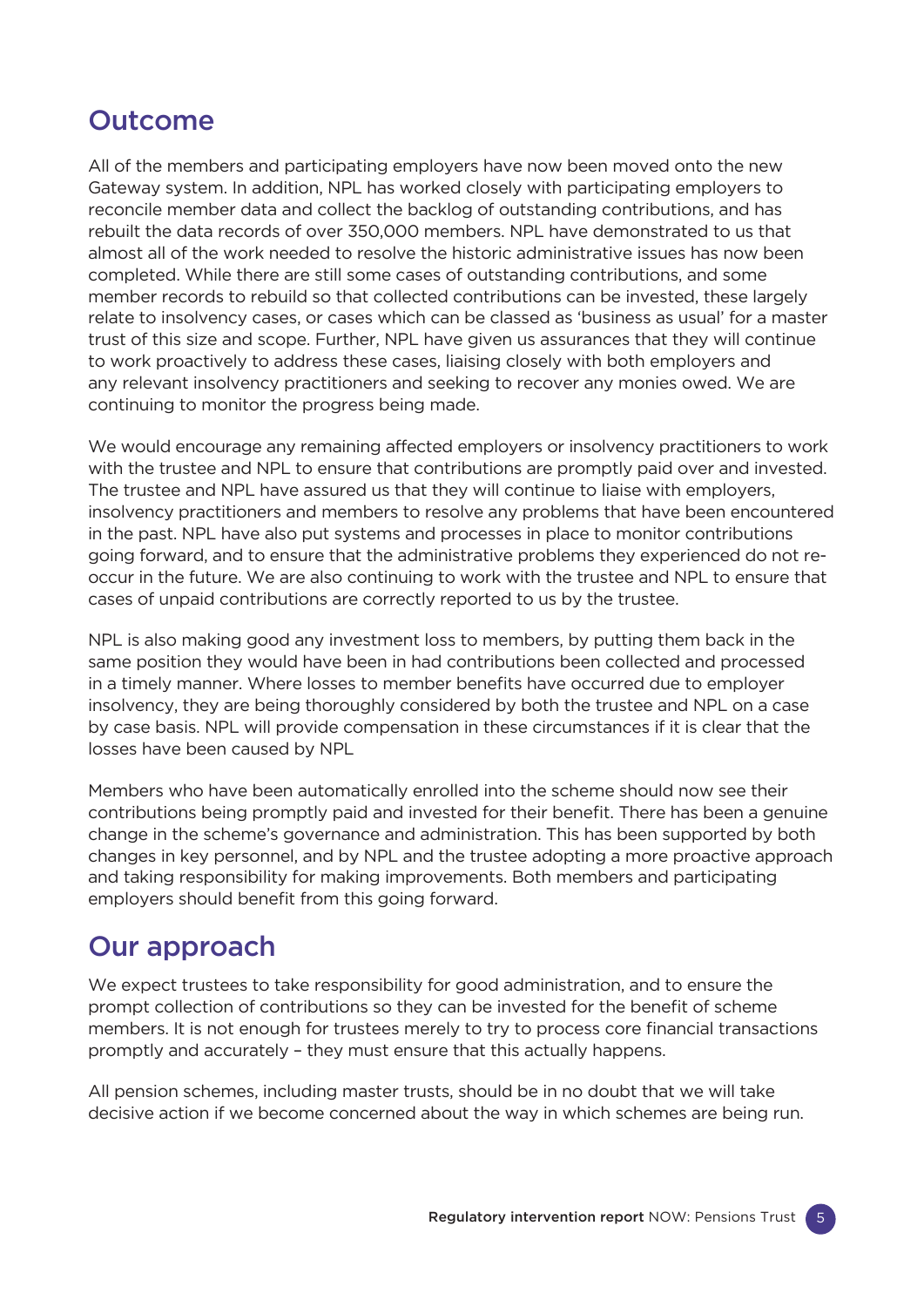## **Timeline**

| December 2014-January 2015: Scheme administration moved from Equiniti to JLT.                                                                           |
|---------------------------------------------------------------------------------------------------------------------------------------------------------|
|                                                                                                                                                         |
| 27 August 2015: NPL notifies TPR that, since the change of administrator, failures to<br>pay contributions had not been properly monitored or reported. |
|                                                                                                                                                         |
| 21 April 2016: NPL advises TPR that the amount of outstanding contributions was<br>approximately £18 million.                                           |
| 1 December 2016: TPR issues Warning Notice for Skilled Person's report.                                                                                 |
|                                                                                                                                                         |
| 7 February 2017: Determination Notice for Skilled Person's report                                                                                       |
|                                                                                                                                                         |
| 5 May 2017: Skilled Person's Report received.                                                                                                           |
|                                                                                                                                                         |
| 30 June 2017: Supplementary Report received.                                                                                                            |
|                                                                                                                                                         |
|                                                                                                                                                         |
| 24 July 2017: Scheme is removed from TPR's published list of schemes with master<br>trust assurance, at request of trustee.                             |
|                                                                                                                                                         |
| 23 August 2017: TPR issues Warning Notice for Improvement Notice and<br>Third Party Notice.                                                             |
| 10 October 2017: Dalriada is appointed to the trustee board as an independent<br>trustee director.                                                      |
|                                                                                                                                                         |
| 19 October 2017: TPR issues:                                                                                                                            |
| Determination Notice for Improvement and Third Party Notices                                                                                            |

• Penalty Notice for £50,000 for failing to process core financial transactions.

continued over...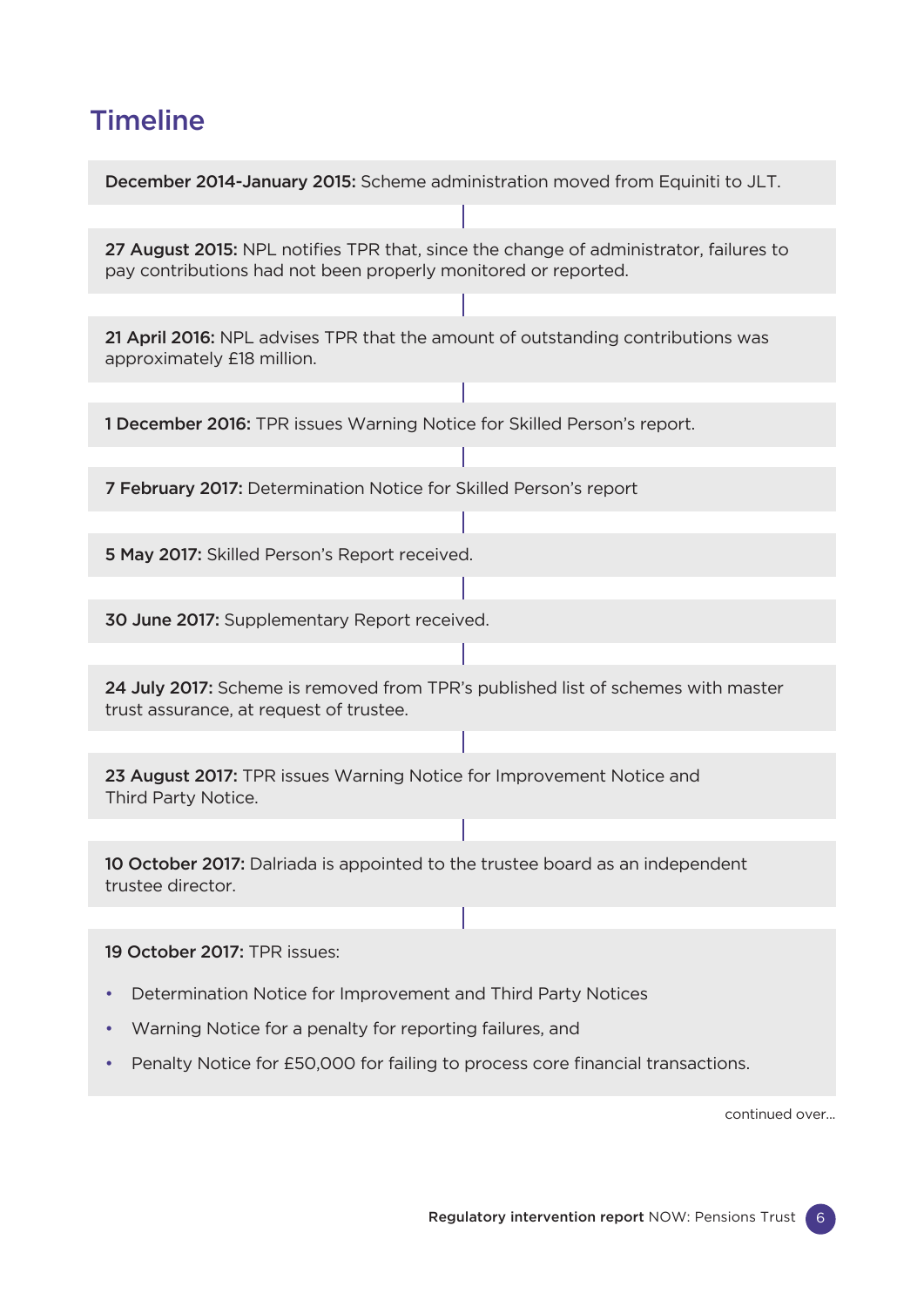#### Timeline continued...

16 November 2017: Trustee applies for a review of amount of £50,000 Penalty Notice.

17 November 2017: TPR issues Improvement Notice to the trustee and Third Party Notice to NPL.

5 December 2017: Independent review confirms amount of £50,000 Penalty Notice.

21 December 2017: Penalty Notice for £50,000 paid.

25 January 2018: Determination Notice to issue £20,000 penalty for reporting failures.

26 February 2018: TPR issues Penalty Notice for £20,000.

28 February 2018: Penalty Notice for £20,000 paid.

July 2018: Date for completion of all substantive steps in the Improvement Notice and Third Party Notice.

December 2018: Following extensive communication, TPR notify NPL and the Trustee that the remaining issues can now be regarded as business as usual.